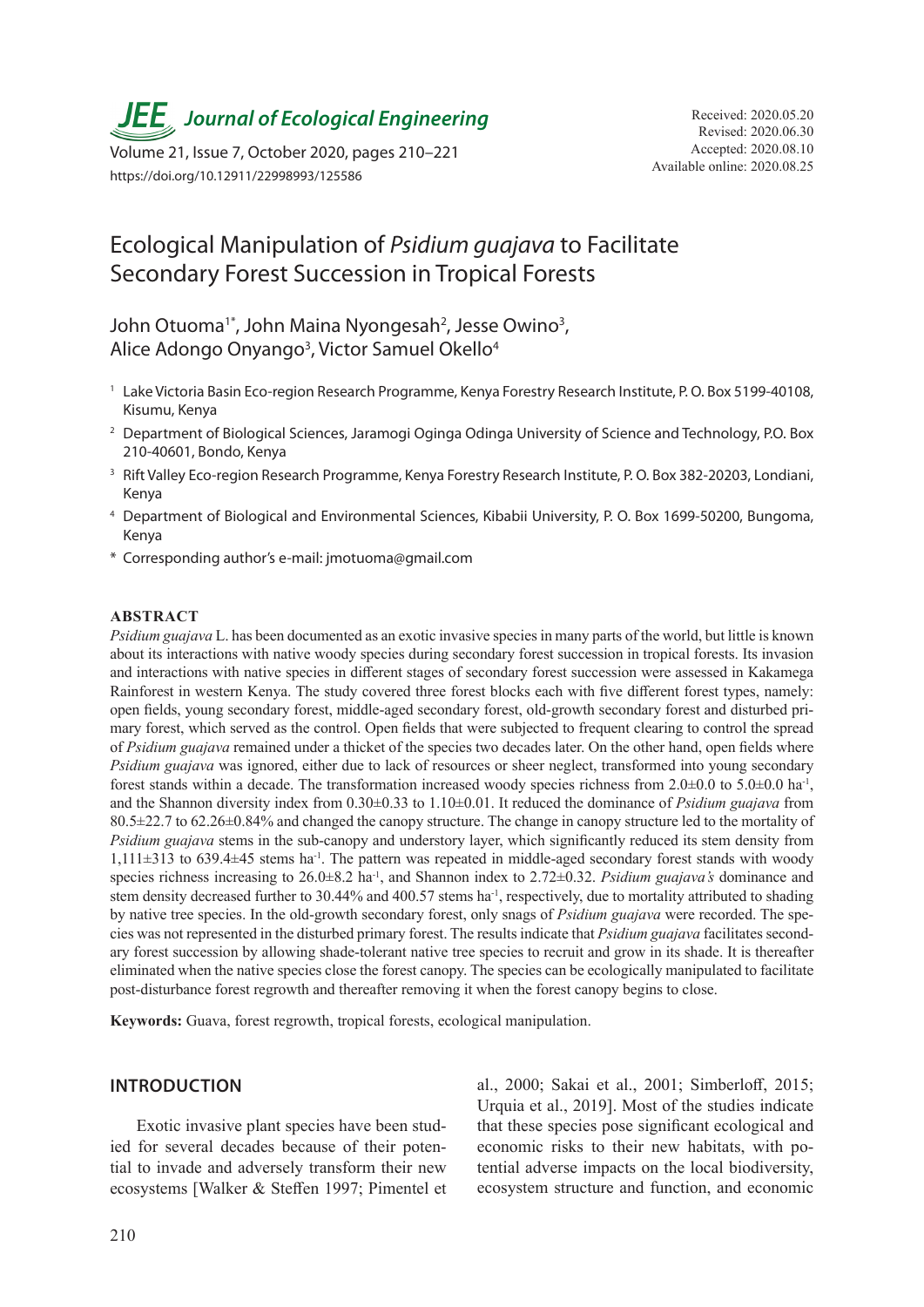benefits [Simberloff, 2011; Ricciardi & Ryan, 2018; Urquia et al., 2019]. Other studies, however, state that most exotic species invasions do not lead to harmful effects, but provide useful products such as timber, fuel wood and food [Sagoff, 2005, 2007; Davis et al., 2011]. Empirical data on the population dynamics of exotic invasive species and their interactions with native species may provide useful insight on how to control their spread and minimize their ecological and economic impacts. Tropical forests are some of the habitats that have come under a great deal of invasion by exotic invasive woody species for several decades, but have received little attention in terms of invasion species research [Fine, 2002; Brown et al., 2006; Dawson et al., 2008; Junaedi et al., 2018]. *Psidium guajava* L., the common guava, an exotic invader with a great ability to spread and outcompete native species in its new habitats, has become one of the most aggressive exotic invasive plant species in these forests [Global Invasive Species Database, 2015; Adhiambo et al., 2019; Urquia et al., 2019]. Efforts of forest managers to control its spread have not recorded much success, making it a suitable candidate for invasion research.

*P. guajava*, a native of tropical America, particularly southern Mexico and Central America, was introduced to most tropical and sub-tropical locations of the world for its edible fruit [Gupta et al., 2011; Global Invasive Species Database, 2015; Kidaha et al., 2015; Omayio et al., 2019]. Its high nutritional value, ability to grow in a wide range of eco-climatic zones and ease of cultivation have made it an important commercial crop in North America, Asia, Africa, Oceania and parts of Europe [Sakai et al., 2001; Pereira et al., 2016; Global Invasive Species Database, 2015]. The species, which belongs to the Myrtaceae family, thrives in tropical humid and sub-humid zones at an elevation range of 0 to 2740 m above sea level and an annual rainfall of 1,000 to 2,000 mm [Global Invasive Species Database, 2015; Pereira et al., 2016; Chiveu et al., 2019]. It prefers full sunlight, but also grows under partial shading [Pereira et al., 2016]. It is a shallow-rooted, evergreen shrubby tree that grows to  $6 - 10$  m in height, occasionally growing beyond 20 m, with a trunk diameter of about 30 cm [Orwa et al., 2009]. It tends to have a crooked trunk with a boney appearance. It prefers well-drained soils with a pH of 5 to 7, but can grow in most soil types, including temporarily waterlogged conditions [Gupta et al., 2011; Orwa et al., 2009]. However, it cannot tolerate salty soils. It is mostly self-pollinated, but also exhibits cross-pollination by the honeybee and other pollen-carrying insects [Pereira et al., 2016]. Its fruit is highly nutritious with a very high content of vitamin C, vitamin A and zinc [Kidaha et al., 2015; Omayio et al., 2019]. It is mostly eaten raw, but can also be processed industrially to produce packed juice and jam or sliced and used in salads and desserts [Global Invasive Species Database, 2015; Omayio et al., 2019; Chiveu et al., 2019]. Its ripe fruit is also used as a source of ascorbic acid in many foods and drinks. *P. guajava* wood is highly valued in carpentry, and also as fencing posts and handles for various household implements [Global Invasive Species Database, 2015]. It is also a useful source of fire wood and charcoal. Its leaves and bark have high tannin content, useful in tanning hides. Guava tea, made from its leaves or bark, has many medicinal uses, such as cure for diarrhoea and dysentery, stomach upsets, vertigo and regulating menstrual periods in women [Ojewole et al., 2008]. Its seeds are dispersed by several animal species, including frugivorous birds, monkeys, rats and feral pigs, which feed on it due to its high nutritional value [Ojewole et al., 2008; Naseer et al., 2018]. It grows mostly from seeds, which can remain viable in the soil for several months [Global Invasive Species Database, 2015]. Its seeds take two to three weeks to germinate, but this can last up to 8 weeks. The species also grows by vegetative propagation through root cuttings.

Like other invasive species, *P. guajava* establishes dense local populations and exhibits a rapid range of expansion once it occupies a habitat [Sakai et al., 2001]. The species tends to overun open fields and pastures with its dense thickets, which in most cases end up excluding native scrub that occupied such sites prior to its emergence [Global Invasive Species Database, 2015; Urquia et al., 2019]. Despite being highly invasive in some parts of the world, *P. guajava* is not so noxious in others. In such areas, attention has been focused on its desirable economic attributes [Ojewole et al., 2008; Kawawa et al., 2016]. Such positive attributes have made some countries to downgrade it to a category two invader, which means that it is allowable under managed conditions. Visual observation indicates that the species tends to thrive for decades in open fields particularly if repeat incidents of site disturbance upset the process of natural forest recovery. Some of the repeat incidences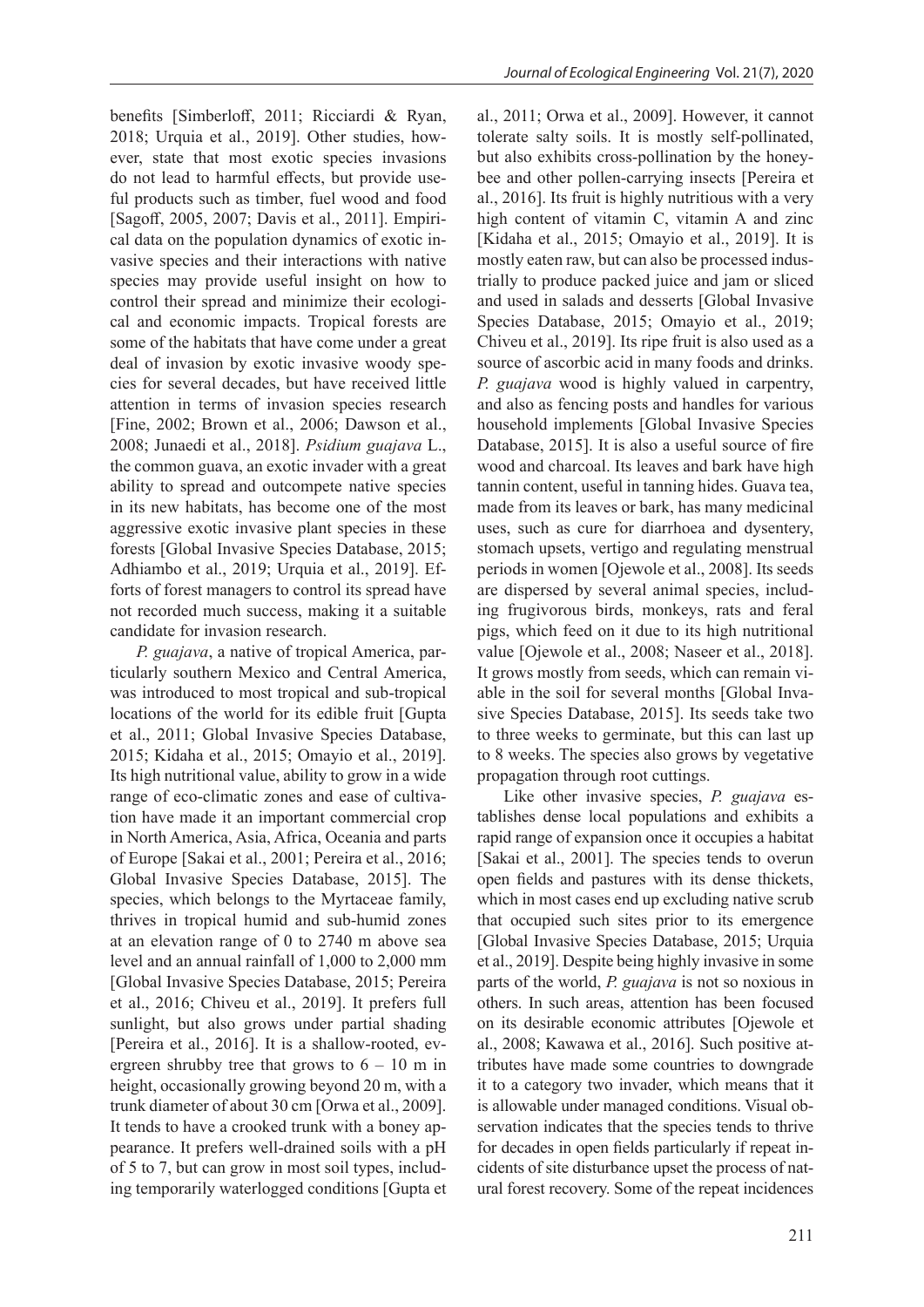of site disturbance include efforts by forest managers to control its spread by cutting its stems in open fields. Conversely, if left uncut, shade-tolerant native woody species quickly emerge in its shade and end up outgrowing it and the species gradually disappears as the open fields develop into secondary forests. In locations outside forests, it aggressively colonizes road sides and farmlands that are left fallow for a period of time, but it is easily eliminated when the farms are cultivated.

In Kenya, forest managers have struggled to eliminate *P. guajava* by clearing it from open fields for the past two decades, but this has always promoted a more vigorous regrowth than the initial situation. Most of these clearings are often driven by forest restoration interventions, which basically entail tree planting. However, *P. guajava* always overruns the planted trees within one year. In open fields where *P. guajava* has remained undisturbed for close to a decade, early successional native species have appeared and grown alongside the exotic invasive species. This has made some studies to suggest that the species has a facilitative role in secondary forest succession [Berens et al., 2008]. The objective of this paper was to investigate the invasion pattern and ecological interactions of *P. guajava* with native tree species along the secondary forest succession trajectory in Kakamega Rainforest in western Kenya. The study followed the species from its point of emergence in open fields through to young, middle-aged and old-growth secondary forest stands. The primary forest served as the control for the study. The study relied on data obtained through a chronosequence approach, which assumed that secondary forest succession in all the different secondary forest stands began from open fields created through clear-felling of the primary forest. Findings of this study hold great promise in improving our understanding of the role of *P. guajava* in forest regrowth and how this can be used to ecologically manipulate its spread within tropical forest ecosystems.

## **MATERIALS AND METHODS**

#### **Study site**

The study was carried out in Kakamega Forest in western Kenya between February 2018 and March 2019. The forest is an eastern relic of the African equatorial rainforest [Farwig et al., 2009; Kituyi et al., 2018]. It lies 0° 10' N & 0º



**Figure 1.** A map showing Kakamega Rainforest in western Kenya and some of its blocks

21' N and 34º 47' E & 34º 58' E at an elevation of 1,600 to 1,700 m above sea level (Figure 1) [Fashing & Gathua, 2004]. The area experiences a hot and wet climate with a mean temperature of 25°C and an annual precipitation of 1,500 to 2,000 mm [Otuoma et al., 2014; Adhiambo et al., 2018]. The forest ecosystem has 986 species of vascular plants, including 112 woody species, 300 bird species and about seven endemic primate species [Fischer et al., 2010; Otuoma et al., 2016]. The vegetation within the rainforest comprises a disturbed primary forest, secondary forests in different stages of development, several plantation forests and open fields that are used by locals are grazing areas [Tsingalia & Kassily, 2009; Adhiambo et al., 2018]. The old-growth natural forest stands are dominated by evergreen tree species such as *Funtumia africana* (Benth.) Stapf, *Strombosia scheffleri* Engl., *Trilepisium madagascariense* DC., *Antiaris toxicaria* Lesch., *Ficus exasperata* Vahl, *Croton megalocarpus* L. and *Celtis gomphophylla* Baker [Glenday, 2006; Lung, 2009]. The forest supports an adjoining human population of about 300,000 people who are distributed in surrounding farmlands and market centres [Kenya National Bureau of Statistics, 2019]. The forest is an important source of timber, fuel wood, construction poles, herbal medicine, fiber, pasture for livestock, wild fruits and traditional vegetable for the local community and also for Kenya's economy [Kituyi et al., 2018].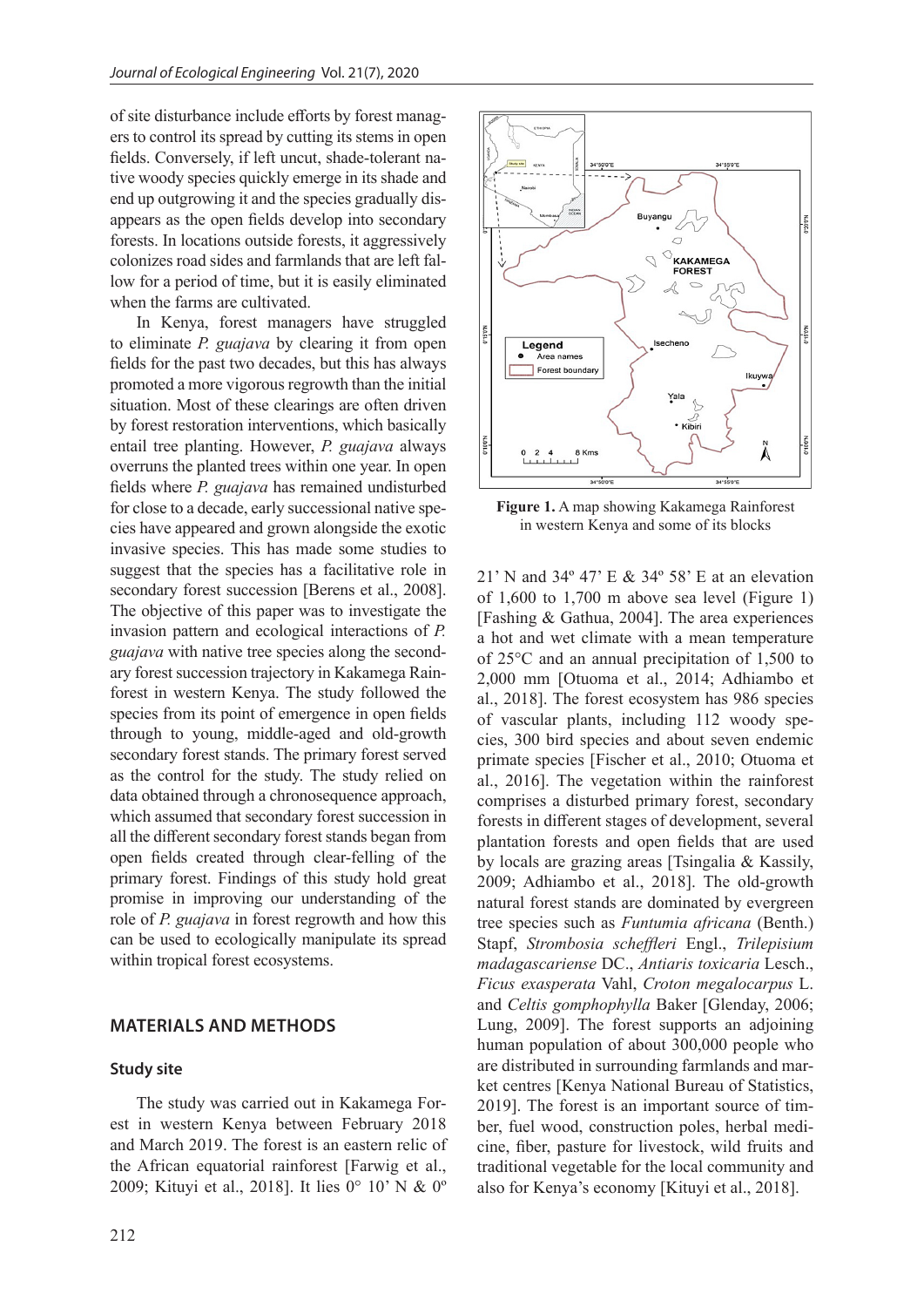#### **Study design**

The assessment was carried out in three forest blocks, namely: Isecheno, Kibiri and Yala. Each of the forest blocks had five different natural forest habitat types, which comprised the treatments of this study. These included a disturbed primary forest (exposed to mild extraction of trees by locals in the 1990s, but never subjected to commercial logging nor significant human disturbance), oldgrowth secondary forest (primary forest stands that were clear-felled during the gold rush of 1920s and 1930s and thereafter regrew into secondary forest), middle-aged secondary forest (primary forest stands that were clear-felled much later for commercial hardwood and thereafter regenerated into secondary forest), young secondary forests and open fields. The treatments served as sub-blocks, which were nested within each of the three forest blocks. The treatments were delineated using forest compartment registers [Kenya Forest Service, 2010]. Data were collected from the five sub-blocks using a variable area technique, which ensured that trees of different stem sizes were assessed in sampling plots of different sizes to enhance the probability of obtaining tree data in equal proportions [Nath et al., 2010; Otuoma et al., 2016]. The sampling unit comprised a concentric sample plot of 30 m radius as well as sub-plots with radii of 15 m, 10 m and 5 m. The sub-plots were nested within the sample plot each beginning from the center of the sampling unit. There were five sample plots in each of the five sub-blocks, which gave a total of 75 sample plots in the three forest blocks. The first concentric sample plot was located in the middle of a sub-block. Subsequent sample plots were located away from the centre in a Cartesian approach in a clockwise fashion [Otuoma et al., 2016]. The distance between the first sample plot and each of the other four sample plots was 200 m. The study employed a nested experimental design [Kuehl, 2000; Onwuegbuzie & Leech, 2007].

#### **Data collection**

Stratified systematic sampling was employed to collect data on woody species names, tree height, stem diameter at breast height (DBH) and canopy stratification within sample plots in each of the five habitat types [Gregoire & Valentine, 2007; Coe, 2008]. The sample plots were systematically located from the center of sub-blocks, while tree assessment was stratified on the basis of size of stem DBH. Woody species were identified

by their botanic names with the assistance of a plant taxonomist. Those species that could not be identified in the field had their specimens collected and taken to the herbarium for identification using previous collections. The data on tree DBH were obtained by measuring tree diameter in centimetres at 1.3 m above the ground using a diameter tape. The DBH of trees with a buttress was measured above the buttress. Tree height was measured in meters using a suunto clinometer. The canopy location of the crown of each individual tree was also recorded. The possible canopy categories were emergent, main, sub-canopy, understory and shrub layer. The information on the age of secondary forest stands, cause of disturbance and post-disturbance land use was obtained from forest compartment registers at the Kenya Forest Service office in Kakamega Forest [KFS, 2010].

#### **Data analysis**

Woody species richness was derived as a count of individual species in a forest habitat type. Woody species diversity was calculated using the Shannon diversity index [Pena-Claros & De Boo, 2002; Magurran, 2004; Newton, 2007]. Woody species dominance was calculated as importance value index, which is the mean of relative frequency, relative abundance and relative basal area [Guariguata et al., 1997; DeWalt et al., 2003; Lu et al., 2010]. Stem density was calculated by converting the data on stem counts from sample plot level to hectare level. The variations in species diversity, species dominance and stem density among the five forest habitat types were analyzed using analysis of variance in Minitab Version 19 at 5% significance level [Minitab® Statistical Software, 2019]. Post hoc tests were carried out to separate means using the Tukey test at 5% significance level [Sokal and Rohlf, 2012].

### **RESULTS**

#### **Woody species richness and diversity**

A total of 1,823 woody plants from 32 families and 73 species were recorded. Species richness ranged between 2.0±0.0 and 34.67±3.53 per ha, which resulted in a significant variation in woody species richness among the five vegetation types  $(F_{(1,4)} = 28.09; p < 0.0001)$ . Post-hoc analysis indicated that the variation was caused by significantly lower woody species richness in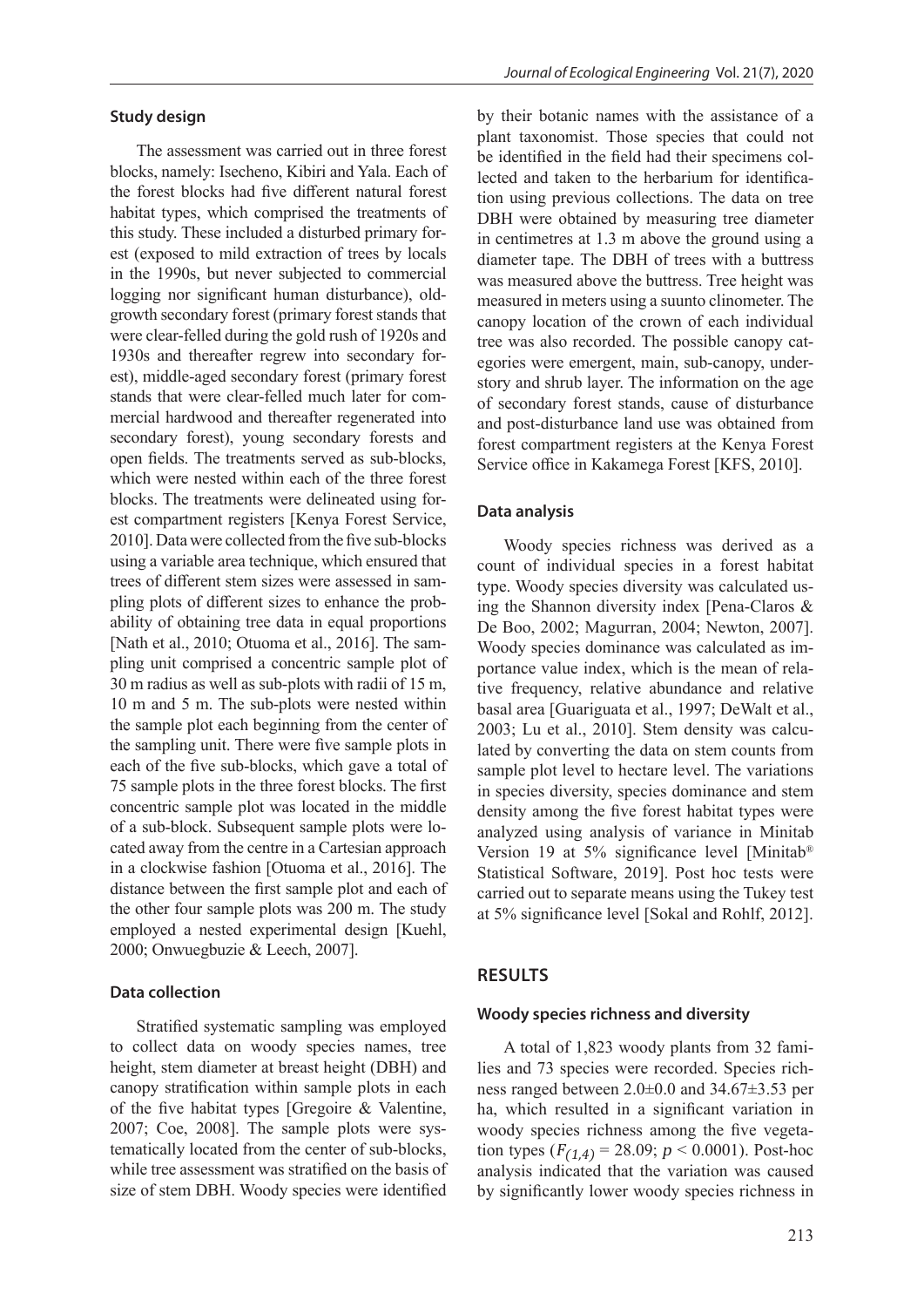open fields and young secondary forest stands (Table 1). The variation in the woody species richness among middle-aged secondary forest, old-growth secondary forest and the disturbed primary forest was not statistically significant (Table 1). Shannon diversity index indicated a significant variation in woody species diversity  $(F<sub>(1,4)</sub> = 44.31; p < 0.0001)$ . The variation was caused by significantly lower woody species diversity in open fields and young secondary forests (Table 1). These results suggested a strong positive correlation between increase in stand age and increase in woody species richness and diversity during the first three decades of secondary forest succession. Beyond thirty years, however, stand age did not appear to have a significant influence on species richness and diversity (Table 1).

#### **Occurrence and dominance of** *P. guajava*

*P. guajava* was recorded in all the vegetation types except the disturbed primary forest. It occurred in the old-growth secondary forest as snags only. In the middle-aged secondary forest and young secondary forest, it was represented both as live stems and snags. Analysis of its dominance status across the four vegetation types in which it was represented showed mixed results. In open fields, for instance, it had a dominance value of 80.5±22.7%, but it was not statistically dominant (<sup>F</sup>(1,1) = 3.85; p = 0.145) over *Vernonia lasiopus* O. Hoffm. (40.7±21.2%), which was the only other woody species in this vegetation type (Table 2). In the young secondary forest, *P. guajava* was statistically more dominant than all the other four woody species found in this vegetation type  $(F_{(1,4)})$  $= 1,865.61$ ;  $p < 0.0001$ ). However, its dominance value had reduced to 62.26±1.45% down from the 80.5±22.7% in the open fields. The dominance

value of the other four species in the young secondary forest ranged between 15.28±0.12% and 56.56±1.12%, which was quite high, considering that these species were new recruits. In the middleaged secondary forest, *P. guajava* was recorded in only one out of the three replicates. This replicate had the lowest stand age of 27 years. The two replicates that did not have the species had stand ages of 30 and 43 years. There was no significant variation in woody species dominance in this vegetation type  $(F_{(1,43)} = 0.88; p = 0.658)$ . Moreover, *P. guajava* was not the most dominant species in the vegetation type (Table 2). In the old-growth secondary forest, the variation in the dominance value of woody species was insignificant  $(F<sub>(1.57)</sub>)$  $= 1.06$ ;  $p = 0.423$ ). However, *P. guajava* was represented in this vegetation type only as snags, which we considered to have had no effect on the occurrence and dominance of other woody species. The *P. guajava* snags were recorded in only one out of the three replicates of the old-growth secondary forest. These results suggested that the occurrence and dominance of *P. guajava* decreased with progression in secondary forest succession, up to a point where it was completely eliminated through shading by native species.

Apart from the observations about the variation in *P. guajava* occurrence and dominance with stand age, the results brought to light an interesting phenomenon. As the abundance of *P. guajava* was decreasing with progression in secondary forest succession, another exotic tree species, *Bischofia javanica* Blume – commonly referred to as Bishop Wood, was emerging. This is a highly invasive early successional shade-tolerant species, which seemed to have utilized the shade provided by *P. guajava* to recruit in this tropical rainforest. The source of its recruits in the natural forest was seed from its plantations, which were established

| Vegetation type                    | Mean stand<br>age (years) | Species richness<br>(species per ha)*              | Shannon diversity index*                           |
|------------------------------------|---------------------------|----------------------------------------------------|----------------------------------------------------|
| Open field                         | 5                         | $2.00 \pm 0.00^{\circ}$                            | $0.30 \pm 0.33$ °                                  |
| Young secondary forest             | 10                        | $5.00 \pm 0.00^{\circ}$                            | $1.10 \pm 0.01$ <sup>b</sup>                       |
| Middle-aged secondary              | 33.3                      | $26.00 \pm 8.19^{\circ}$                           | $2.72 \pm 0.32$ <sup>a</sup>                       |
| Old secondary forest               | 63.3                      | $34.67 \pm 6.11^{\circ}$                           | $2.85 \pm 0.38$ <sup>a</sup>                       |
| Disturbed primary forest (control) | 150                       | $29.00 \pm 3.61^{\circ}$                           | $2.61 \pm 0.30^{\circ}$                            |
|                                    |                           | $F_{(1,4)} = 28.09;$<br>p < 0.0001<br>$LSD = 4.84$ | $F_{(1,4)} = 44.31;$<br>p < 0.0001<br>$LSD = 0.30$ |

**Table 1.** Woody species richness and diversity in five natural forest vegetation types with different stand ages in Kakamega Rainforest in western Kenya

\*Means that do not share a letter are significantly different.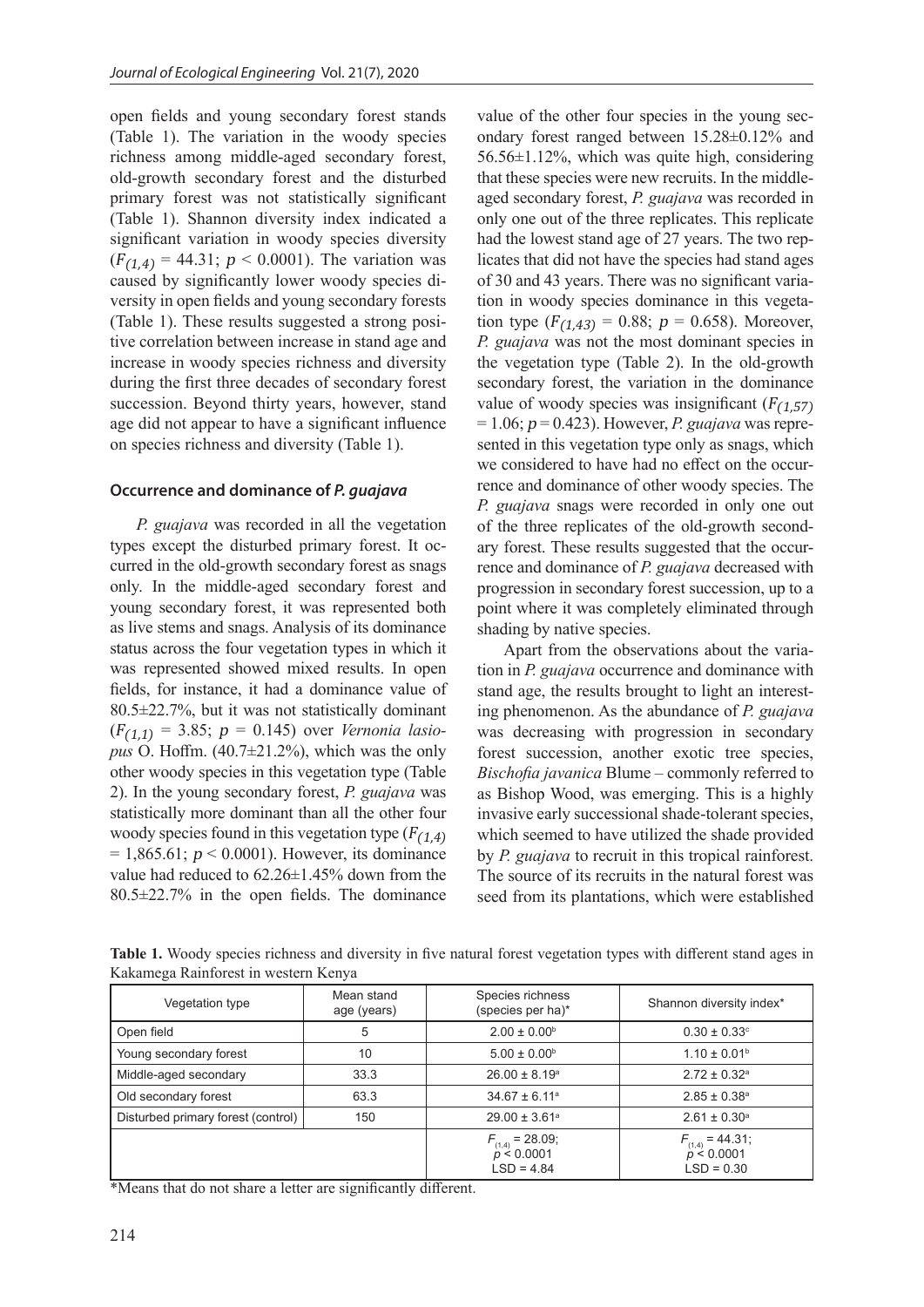| Vegetation type          | Dominant woody species       | $IVI**$                          | Mean height (m)  |
|--------------------------|------------------------------|----------------------------------|------------------|
| Open field               | Psidium guajava              | $80.5 \pm 22.7$ <sup>a</sup>     | $3.26 \pm 0.28$  |
|                          | Vernonia lasiopus            | $40.7 \pm 21.2$ <sup>a</sup>     | $3.04 \pm 0.04$  |
| Young secondary forest   | Psidium quajava              | $62.26 \pm 0.84$ <sup>a</sup>    | $10.33 \pm 0.23$ |
|                          | Bischofia javanica           | $56.56 \pm 0.67$ <sup>b</sup>    | $11.72 \pm 0.31$ |
|                          | Bridelia micrantha           | $39.75 \pm 0.20$ °               | $18.79 \pm 0.23$ |
|                          | Markhamia lutea              | $19.52 \pm 0.10$ <sup>d</sup>    | $6.38 \pm 0.07$  |
|                          | Maesopsis eminii             | $15.28 \pm 0.07$ <sup>e</sup>    | $2.33 \pm 0.08$  |
| Middle-aged secondary    | Bischofia javanica           | 32.61 ± 13.85 <sup>a</sup>       | $12.11 \pm 6.23$ |
|                          | Psidium guajava              | $30.44 \pm \text{*ab}$           | $7.24 \pm *$     |
|                          | Sapium ellipticum            | $30.15 \pm 10.67$ <sup>ab</sup>  | $25.97 \pm 0.63$ |
|                          | Spathodea campanulata        | $29.69 \pm 9.54^{ab}$            | $20.38 \pm 3.50$ |
|                          | Funtumia africana            | 27.40 ± 11.17 <sup>ab</sup>      | $16.46 \pm 3.05$ |
| Old secondary forest     | Funtumia africana            | $34.23 \pm 10.70$ <sup>a</sup>   | $20.49 \pm 0.86$ |
|                          | Trilepisium madagascariense  | 27.32 ± 10.44 <sup>ab</sup>      | $29.01 \pm 2.30$ |
|                          | Antiaris toxicaria           | $26.88 \pm 10.15$ abc            | $30.32 \pm 2.10$ |
|                          | Celtis africana              | $26.03 \pm 10.63$ <sup>abc</sup> | $26.5 \pm 11.5$  |
|                          | Strombosia schefflerii       | $24.5 \pm 14.5$ abcd             | $23.06 \pm 0.94$ |
| Disturbed primary forest | Funtumia africana            | $38.68 \pm 1.30^a$               | $29.87 \pm 6.06$ |
|                          | Craterispermum scheinfurthii | $37.95 \pm ^{*ab}$               | $8.70 \pm *$     |
|                          | Trilepisium madagascariense  | 32.09 ± 5.22abc                  | $25.15 \pm 8.25$ |
|                          | Antiaris toxicaria           | $30.82 \pm 8.44$ <sup>abcd</sup> | $33.19 \pm 0.71$ |
|                          | Rinorea brachypetala         | $29.41 \pm \text{*abcde}$        | $9.32 \pm$ *     |

**Table 2.** A list of five most dominant woody species in different forest vegetation types in Kakamega Rainforest in western Kenya. Open fields had only two woody species

\*\*Means that do not share a letter are significantly different.

\*Data was available in only one replicate.

in this rainforest in the early 1960s to assist in rehabilitating clear-felled primary forest sites.

## **Contribution of** *P. guajava* **to stem density**

A comparison of the abundance of *P. guajava*  stems against the overall stem density of each of the vegetation types in which the species was represented reported a significant variation in stem density  $(F_{(1,7)} = 5.27; p = 0.006)$ . The post-hoc test indicated that the variation was caused by the availability of significantly more stems of other woody species in young secondary forest, middle-aged secondary forest and old-growth secondary forest than *P. guajava* stems. The open fields did not record a significant difference between overall stem density and *P. guajava* stems. This is because a greater proportion of their stem density was contributed by the latter (Figure 2). The results suggested that the emergence of new species along the secondary forest successional pathway lead to a gradual reduction in the stems of *P. guajava*, a situation which became significantly greater with increase in stand age.

## **Distribution of** *P. guajava* **in forest canopy layers**

The stand structure of the open fields was basically made of shrubby life-forms, most of which comprised *P. guajava*. In the young secondary forest, the species occupied the shrub, understory, sub-canopy and main canopies. In the middle-aged secondary forest, it occupied the shrub, understory, sub-canopy layers. It was missing in the main and emergent canopy layers. In the old-growth secondary forest, it occupied the understory and sub-canopy layers (Table 3). These results suggest that the species tended to shift from the main canopy to the sub-canopy, understory and shrub layers as secondary forest succession progressed. All the stems of *P. guajava* in the old-growth secondary forest were snags and they occupied the understory and sub-canopy layers. In the young secondary and middle-aged secondary forests, 6.0% and 8.7% of the stems were snags, respectively, and they belonged mainly to *P. guajava*. The snags occupied the understory and sub-canopy layers in the young secondary and middle-aged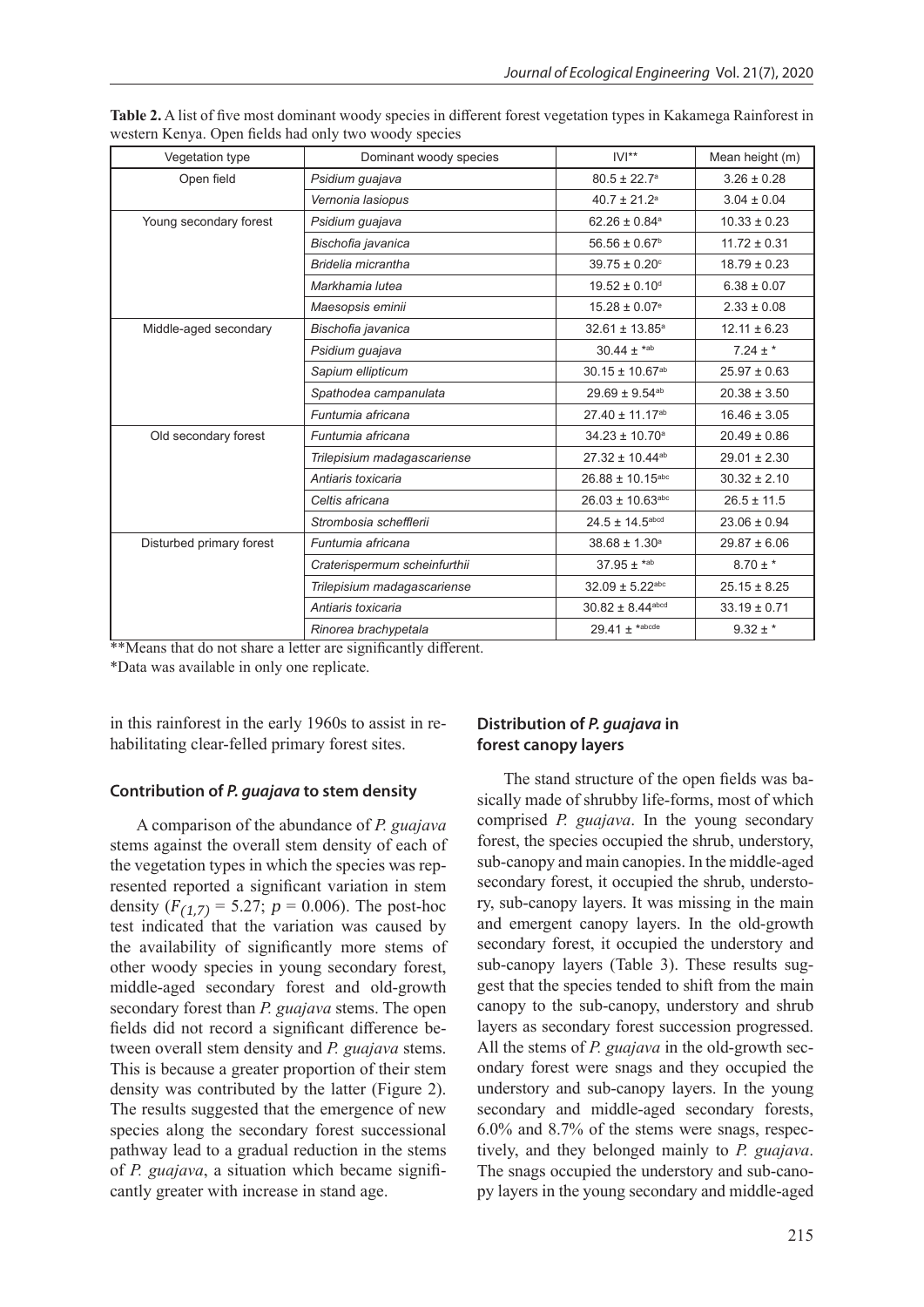

Forest vegetation type

**Figure 2.** A comparison of overall stem density against *P. guajava* stems only in each vegetation type in Kakamega Rainforest in western Kenya. The comparison is intended to illustrate the observed reduction in the species' stem density along the secondary forest succession trajectory. Only live tree stems were considered. Means that do not share a letter were significantly different

secondary forests (Table 3). The presence of snags in the understory and sub-canopy layers of the young, middle-aged and old-growth secondary forests suggested that native recruits that emerged in these vegetation types ended up occupying the main and emergent canopies, which shaded *P. guajava* in the process and led to its mortality.

## **DISCUSSION**

## *P. guajava* **invasion and interactions with other woody species**

The results of this study suggest that *P. guajava* thrives better in open fields than in closed canopy stands. This points to a light-demanding early successional species that takes advantage of the opportunities presented by forest disturbance, particularly disturbance incidences that result in full penetration of sunlight to the ground level. The observation suggests that the species is likely to spread more rapidly under conditions of repeat incidences of disturbance in a forest ecosystem. This partly explains the reason why forest managers have been unsuccessful in their efforts to eliminate the species through cutting of its stems in open fields. It also explains the reason the species is able to easily outcompete most of the native woody species in open fields. As illustrated by other studies, some of the features that enable *P.* 

**Table 3.** Distribution of *P. guajava* in canopy layers of secondary forests of different stand ages in Kakamega Rainforest in western Kenya

| Vegetation type        | Mean stand age (years) | Canopy layer | <b>Status</b> | Stems $(ha^{-1})$ |
|------------------------|------------------------|--------------|---------------|-------------------|
| Old secondary forest   | 63.3                   | Sub-canopy   | Snag          | $53.1 \pm$ *      |
|                        | 63.3                   | Understory   | Snag          | $53.1 \pm$ *      |
| Middle-aged secondary  | 33.3                   | Sub-canopy   | Snag          | $14.2 \pm$ *      |
|                        | 33.3                   | Understory   | Snag          | $31.9 \pm$ *      |
|                        | 33.3                   | Understory   | Live          | $127.4 \pm$ *     |
|                        | 33.3                   | Shrub        | Live          | $594.5 \pm$ *     |
| Young secondary forest | 10                     | Main         | Live          | $28.3 \pm 14.2$   |
|                        | 10                     | Sub-canopy   | Snag          | $59.8 \pm 22.6$   |
|                        | 10                     | Sub-canopy   | Live          | $48.4 \pm 7.7$    |
|                        | 10                     | Understory   | Snag          | $43.4 \pm 20.3$   |
|                        | 10                     | Understory   | Live          | $730.1 \pm 33.0$  |
|                        | 10                     | Shrub        | Live          | $283.1 \pm 28.3$  |
| Open fields            | 5                      | Shrub        | Live          | $1111.1 \pm 543$  |

\**P. guajava* was represented in only one replicate.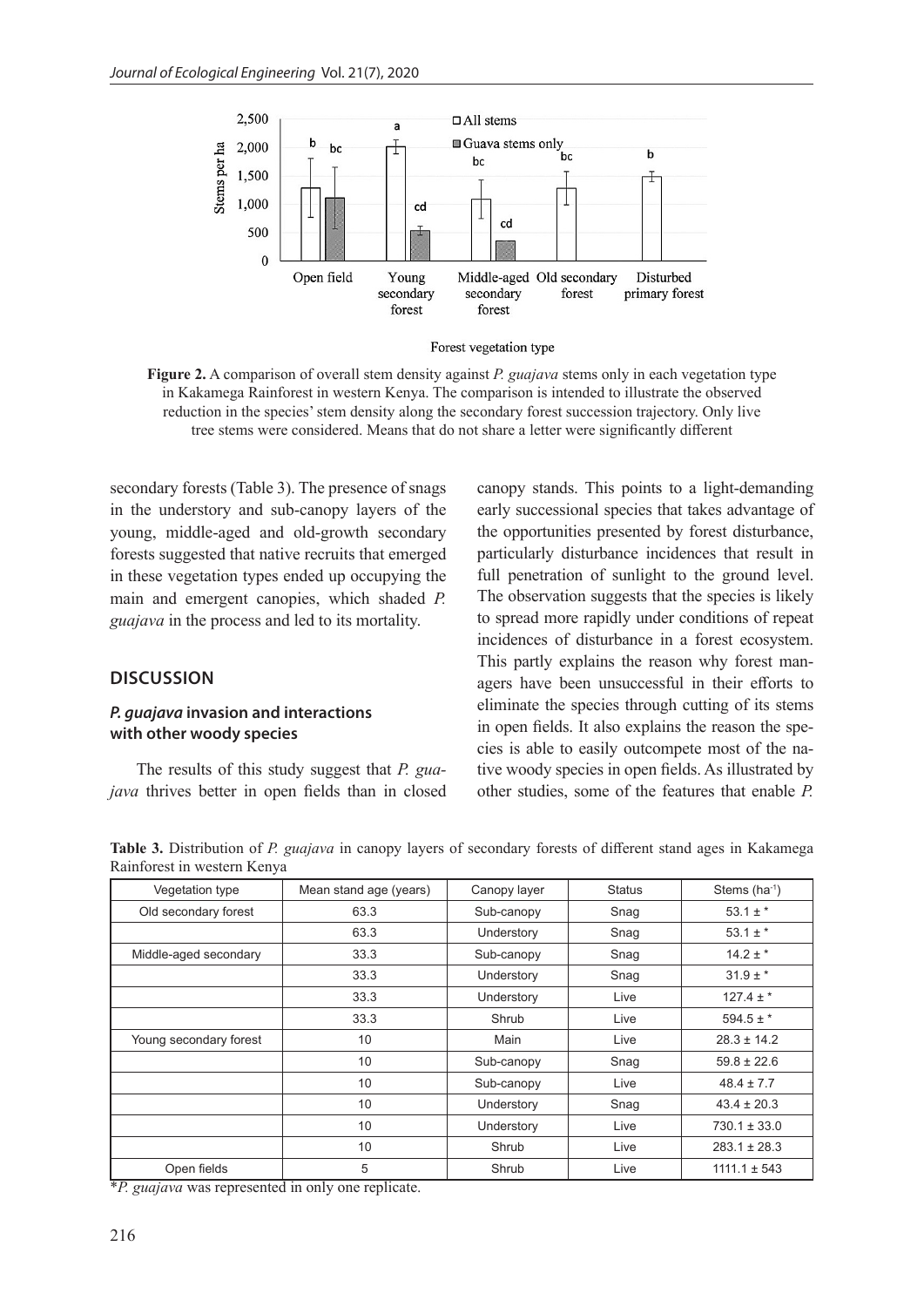*guajava* to spread rapidly in open fields and overrun native light-demanding species include fast growth, high survival rate, self-pollination, prolific fruiting, having a large number of seeds in an individual fruit, a highly versatile mode of seed dispersal and the ability of its seeds to remain viable in the soil for a fairly long period of time [Sakai et al., 2001; Urquia et al., 2019]. With these attributes, loss of woody vegetation cover in tropical forests as a result of clear-felling and/or repeat disturbance events is likely to serve as an enabler of site invasion and rapid spread by this species. The results suggest that when the species is ignored and allowed to grow, its bushy growth facilitates the emergence of early successional shade-tolerant species, which end up transforming the open fields into young secondary forest stands.

The aspect of facilitating secondary forest succession tends to contradict observations by some studies that have reported that *P. guajava*  exerts allelopathic effects on other woody species, which may inhibit their recruitment and growth [Chapla & Campos, 2010; Kawawa et al., 2016]. On the contrary, our results suggest that the species is an extremely aggressive colonizer of open fields, but it easily facilitates the recruitment and growth of shade-tolerant native species, which emerge from its shade and grow alongside it. The emergence of four different woody species during the transition from open fields to young secondary forests, over a period of only five years, points to a facilitative role rather than an inhibitory one. Moreover, a light-demanding native woody species, such as *Vernonia lasiopus*, which is normally among the first woody species to colonize the open fields of this tropical rainforest, was still the same woody species that was recorded alongside *P. guajava* in the open fields in this study. Thus, our results suggest a kind of facilitative rather than an inhibitory role for *P. guajava* in secondary forest succession in tropical forests, in which shade-tolerant native species rely on the shade of this exotic invasive species to recruit and grow. This view supports the observation of Berens et al. [2008] that *P. guajava*  facilitates secondary forest regrowth. Although *P. guajava* does not seem to suffer any harm from this relationship at this stage of secondary forest succession, largely because it occupies the main canopy, it loses space as more native species recruit in its shade. This perhaps explains the reduction in its dominance during the transition from open fields to young secondary forest.

Although the facilitative role of *P. guajava* appears like a desirable attribute in aiding secondary forest succession [Berens et al., 2008], these results suggest that it portends a great ecological risk to this forest. One of the shade-tolerant woody species that emerges at the young secondary forest stage and features prominently all the way to the middle-aged secondary is *Bischofia javanica* Blume, a highly invasive exotic woody species [Kituyi at al., 2018]. The results point to a relay of exotic species invasion in the secondary forest succession process, in which a lightdemanding exotic invasive species facilitates the recruitment of a shade-tolerant exotic invasive species. The elimination of *P. guajava* together with *B. javanica* from the forest at old-growth secondary forest stage and their total absence in the disturbed primary forest supports the general belief that undisturbed tropical forest stands are generally resistant to invasion by exotic tree species [Foxcroft et al., 2010; Rejmanek et al., 2013].

## **Disappearance of** *P. guajava* **from secondary forest stands**

The presence of *P. guajava* snags in the subcanopy and understory layers of young secondary forest stands suggests that the species begins to die off the moment it is shaded by early successional shade-tolerant species. This observation is supported by the fact that *P. guajava* stems that were located in the main canopy and shrub layer were all alive. A scrutiny of the other four woody species in the young secondary forest, suggests that *Bischofia*, *javanica* and *Bridelia micrantha* (Hochst.) Baill may have contributed more to the elimination of *P. guajava* stems in the sub-canopy and understory layers than *Markhamia lutea* (Benth.) K.Schum and *Maesopsis eminii* Engl. The two species were taller than *P. guajava*, while *Markhamia lutea* and *Maesopsis eminii* were significantly shorter. In fact, *B. micrantha* was almost twice as tall as *P. guajava*, while *B. javanica* was marginally taller.

As more shade-tolerant native species emerged and the overall tree height increased, particularly in the middle-aged secondary forest, the role of *P. guajava* in facilitating woody species recruitment appears to have become marginal because its stem density had significantly decreased at this stage of the secondary forest succession. Moreover, it was no longer occupying the main canopy, and only had snags in the sub-canopy. The native woody species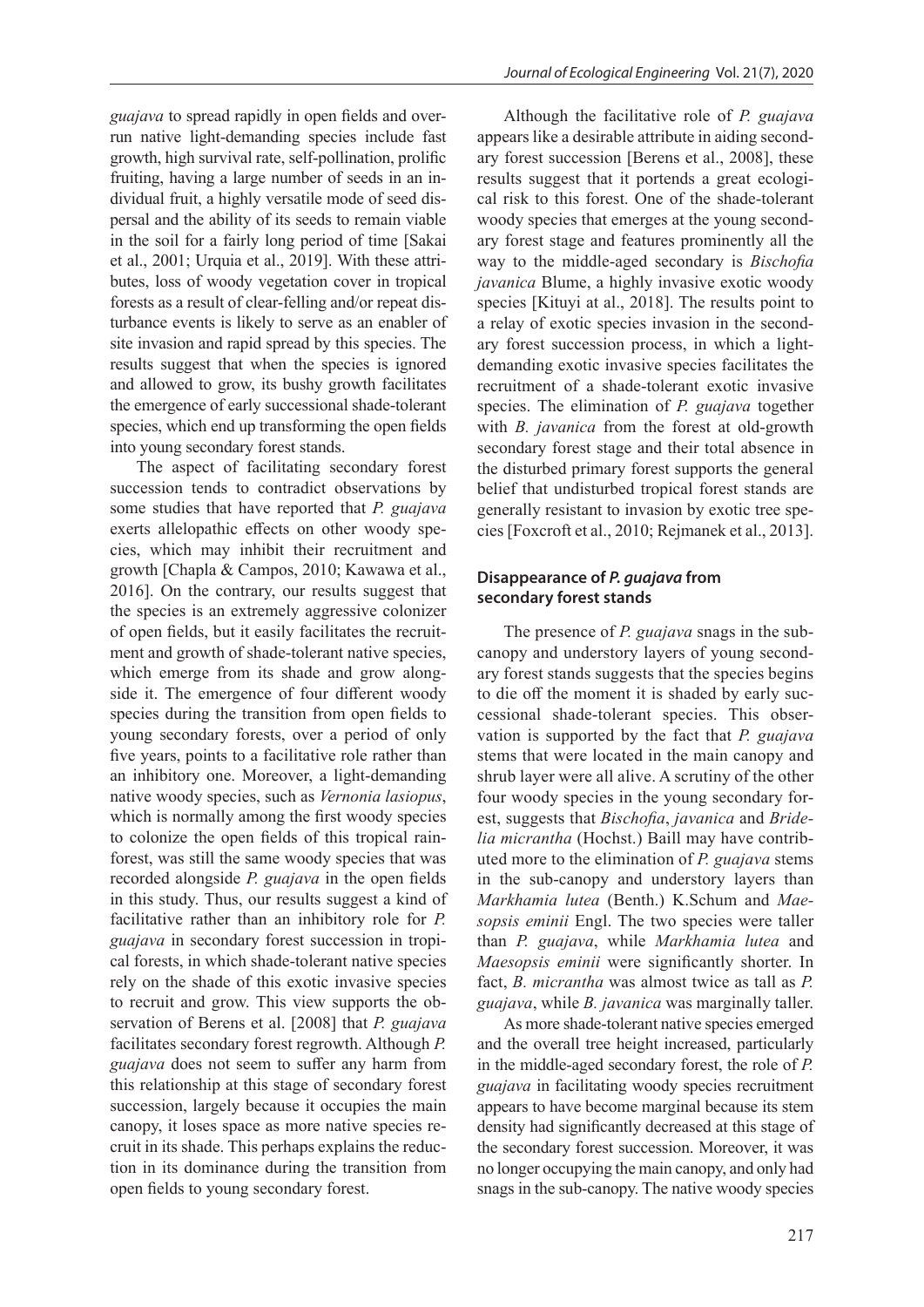that had recruited earlier at the young secondary forest stage may have played a much greater role in the recruitment of the new native species in the middle-aged secondary forest. The results suggest also that an increase in the number of native woody species at the middle-aged secondary forest stage, enhanced interspecific competition leading to niche differentiation in regard to light interception, as exemplified by the development of distinct canopy layers. For instance, an emergent canopy was created alongside the main canopy, sub-canopy, understory and shrub layer. *P. guajava* appeared to struggle at this stage given that its mean height was just 7.2 m against a main canopy mean height of 29.5 m, while its relative dominance reduced to 30.4%. This partly explains the increase in its snags in the sub-canopy and understory layer. The results indicated that all *P. guajava* stems were snags in the old-growth secondary forest, an illustration that it had been totally eliminated at this stage of secondary forest succession by being shaded out by significantly taller, multilayered canopies of native tree species. This result is consistent with findings of other studies on exotic species invasion in tropical forest ecosystems, which have indicated that their resistance to invasion is not their high woody species diversity, but the structural arrangement of the species in multilayered canopies that shade off exotic invasive species [Rejmanek, 1996; Sakai et al., 2001]. The resistance to invasion is attributed to the fact that most exotic invasive species are not shade-tolerant and therefore become eliminated within the first 10 to 20 years as secondary forest succession leads to canopy closure [Rejmanek et al., 2013]. This same fate appeared to have befallen *Bischofia javanica*, the shade-tolerant exotic invasive species whose relative dominance reduced significantly as a result of being shaded by significantly taller native species in the old-growth secondary forest. Both *P. guajava* and *B. javanica* were missing in the disturbed primary forest. These observations suggest that native woody species have adapted to shading over the years by having functional traits that enable them to occupy different canopy layers of tropical forests based on their varied light requirements.

## **Ecological and economic impacts of** *P. guajava* **invasion**

The results of this study suggest that *P. guajava* is a highly aggressive exotic invader in tropical forests. Its preference for open fields and the ability to facilitate secondary forest succession and thereafter die off due to canopy closure illustrate that it is not a noxious invader. From an ecological perspective, the species' negative impact on the forest ecosystem is not easily noticeable. However, this does not mean that it is not impacting adversely on the forest's fauna and flora or may not do so in the future. Studies have noted that the impact of some invasions on biodiversity may take several decades to be detected [Simberloff, 2005; Rejmanek et al., 2013; Adhiambo et al., 2018]. For instance, Simberloff [2005] mentions the Brazilian pepper as a non-native plant species that was of little consequence for about a century before it began to dominate southern Florida. Moreover, the advent of climate change may alter the behaviour of some of the seemingly non-harmful invasive species. One of the indirect ecologically adverse impacts of *P. guajava* in this forest ecosystem, is its facilitation of the emergence of *B. javanica*, a more dangerous exotic invasion species. Nonetheless, the facilitation of secondary forest succession is a positive ecological effect of *P. guajava*. Most of the open fields that were invaded by the species, which transformed to the young secondary forest stands when left uninterrupted, had gobbled up hundreds of dollars through failed forest restoration efforts by both governmental and non-governmental forest restoration actors. Most of these efforts often failed due to poor choice of forest restoration approaches and the misconception that clearing *P. guajava* from the open fields could control its population [Adhiambo et al., 2018]. In spite of demonstrating the capacity to facilitate natural forest recovery in this forest ecosystem, the prolific growth of *P. guajava* in open fields suggests that it is likely to become a menace in private lands that do not possess the capacity to transform into secondary forests. If native species fail to recruit in such areas, *P. guajava* is likely to persist and overrun the landscape. In the process, it may eliminate light-demanding native species that lack the capacity to compete with it or shadetolerant species that lack the capacity to shade it off and eliminate it.

From an economic perspective, the invasion of open fields of this forest by *P. guajava* led to economic losses by excluding local communities from areas where they graze their livestock, and also the Kenya Forest Service from generating revenue from grazing permits. In farmlands,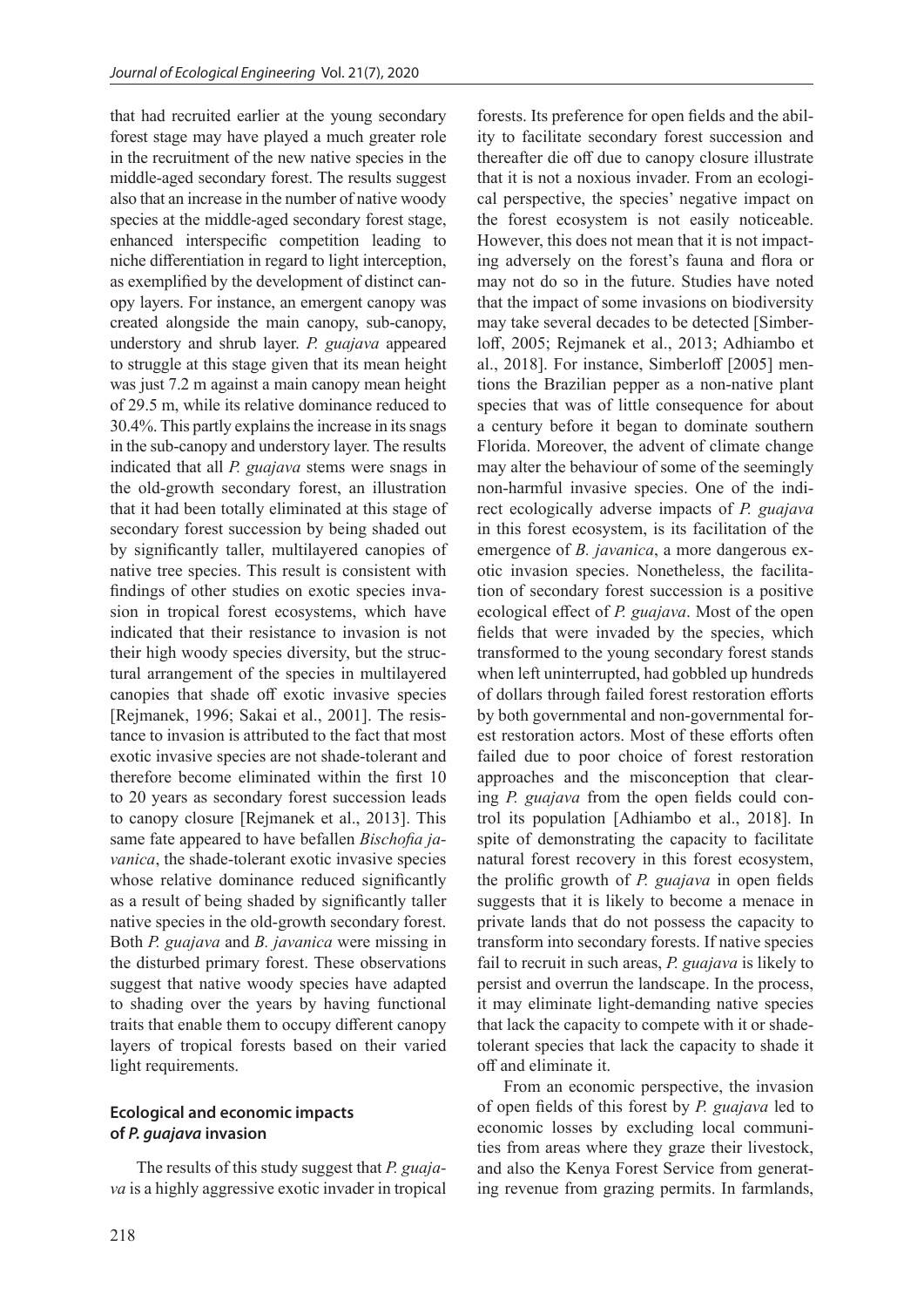however, private land owners have the opportunity to benefit from the species by using it as a source of fuel wood, construction material and fruit. It has been demonstrated that its fruit can be processed into juice, jam, salads and desserts [Global Invasive Species Database, 2015; Omayio et al., 2019], which have the capacity to lift rural households out of poverty.

## **Ecological manipulation of** *P. guajava* **to control its further spread**

Since *P. guajava* is already established in this tropical forest, its management can only focus on controlling its further spread. The results of this study suggest that this can be done through four key approaches. First, the existing open fields and other disturbed habitats that currently harbor the species should be left undisturbed to enable them transform into young secondary forest stands. Second, the exploitation of tree resources in closed canopy forest stands should be well planned to avoid a significant loss of tree cover, which would end up facilitating the recruitment of more *P. guajava* stems in the resulting open spaces. Third, *P. guajava* stems can be removed from young secondary and middle-aged secondary forest stands as part of silvicultural operations to check its spread by reducing its source of seed. The removed stems can be used for fuel wood and light construction work. Fourth, forest managers can be assisted to rehabilitate existing degraded sites and open fields through enrichment planting. Such planting should target light-demanding aggressive native species, such as *Harungana madagascariensis* Lam. ex Poir and *Bridelia micrantha*, which would easily eliminate *P. guajava* by shading it off. Some of these measures fall within the mechanical and physical control strategies suggested by Simberloff [2014]. They can be enriched by developing standard operating procedures for managing exotic invasive plant species in tropical forests to assist forest managers to act in time.

## **CONCLUSION**

The results of this study show that *P. guajava*  is a highly aggressive exotic invader in tropical forests with preference for open fields and degraded sites. Its ability to facilitate the recruitment of native tree species during secondary forest succession and thereafter face elimination when the native species close the forest canopy can be ecologically exploited to control its spread. This may involve removing its stems when the canopy begins to close in order to reduce its ability to stay longer and produce seed that would aid its further spread. Although this management strategy is likely to work in tropical forests, the species will probably remain a menace in private lands that lack the capacity to transform into secondary forests.

#### **Acknowledgments**

We acknowledge the Kenya Forestry Research Institute (KEFRI) for providing funds for this study.

#### **REFERENCES**

- 1. Adhiambo, R., Muyekho, F., Creed, I.F., Enanga, E., & Shivoga, W., 2019. Managing the invasion of guava trees to enhance carbon storage in tropical forests. Forest Ecology and Management, 432, 623– 630. https://doi.org/10.1016/j.foreco.2018.10.010.
- 2. Berens, D.G., Farwig, N., Schaab, G., & Böhning-Gaese, K., 2008. Exotic guavas are foci of forest regeneration in Kenyan farmland. Biotropica, 40, 104–112. https://doi.org/10.1111/j.1744-7429.2007.00338.x.
- 3. Brown, K.A., Scatena, F.N., & Gurevitch, J., 2006. Effects of an invasive tree on community structure and diversity in a tropical forest in Puerto Rico. Forest Ecology and Management, 226, 145–152. https://doi.org/10.1016/j.foreco.2006.01.031.
- 4. Chapla, T.E., & Campos, J.B., 2010. Allelopathic evidence in exotic guava (Psidium guajava L.). Brazilian Archives of Biology and Technology, 53, 1359–1362. https://doi.org/10.1590/ S1516-89132010000600012.
- 5. Chiveu, J.C., Mueller, M., Krutovsky, K.V., Kehlenbeck, K., Pawelzik, E., & Naumann, M., 2019. Genetic diversity of common guava in Kenya: An underutilized naturalized fruit species. Fruits, 74, 236–248. https://doi.org/10.17660/th2019/74.5.4.
- 6. Coe, R., 2008. Designing ecological and biodiversity sampling strategies. Working Paper no. 66. World Agroforestry Centre. Nairobi, 33 p.
- 7. Davis, M.A., Chew, M.K., Hobbs, R.J., Lugo, A.E., Ewel, J.J., Vermeij, G.J., Brown, J.H., Rosenzweig, M.L., Gardener, M.R., Carroll, S.P., Thompson, K., Pickett, S.T.A., Stromberg, J.C., Tredici, P. Del, Suding, K.N., Ehrenfeld, J.G., Philip Grime, J., Mascaro, J., & Briggs, J.C., 2011. Don't judge species on their origins. Nature, 474(7350), 153–154.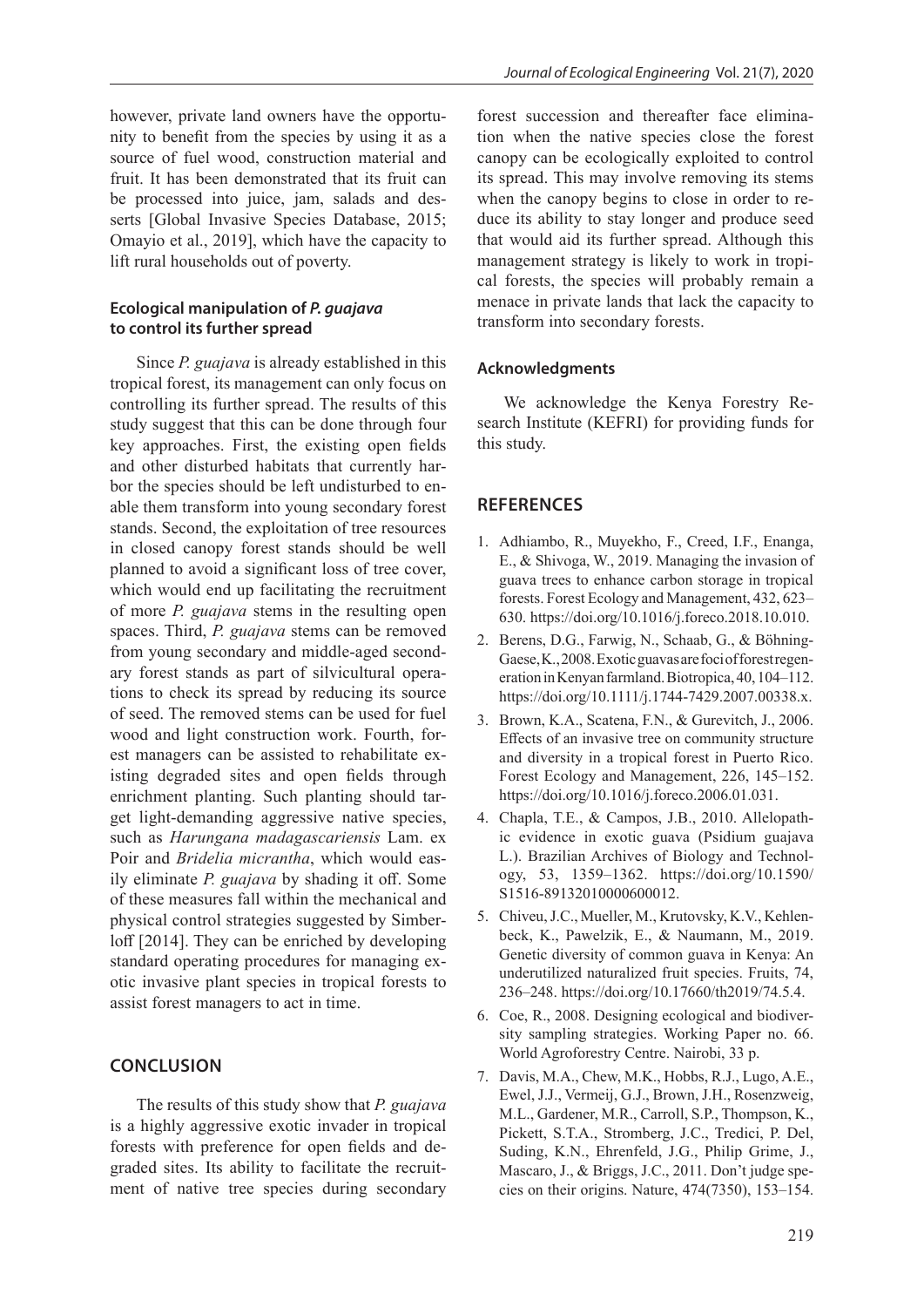https://doi.org/10.1038/474153a.

- 8. Dawson, W., Mndolwa, A.S., Burslem, D.F.R.P., & Hulme, P.E., 2008. Assessing the risks of plant invasions arising from collections in tropical botanical gardens. Biodiversity and Conservation, 17, 1979– 1995. https://doi.org/10.1007/s10531-008-9345-0.
- 9. DeWalt, S.J., Maliakal, S.K., & Denslow, J.S., 2003. Changes in vegetation structure and composition along a tropical forest chronosequence: Implications for wildlife. Forest Ecology and Management, 182, 139–151. https://doi.org/10.1016/ S0378-1127(03)00029-X.
- 10. Farwig, N., Sajita, N., & Böhning-Gaese, K., 2009. High seedling recruitment of indigenous tree species in forest plantations in Kakamega Forest, western Kenya. Forest Ecology and Management, 257, 143– 150. https://doi.org/10.1016/j.foreco.2008.08.022.
- 11. Fashing, P.J., & Gathua, J.M., 2004. Spatial variability in the vegetation structure and composition of an East African rain forest. African Journal of Ecology, 42, 189–197. https://doi. org/10.1111/j.1365-2028.2004.00512.x.
- 12. Fischer, E., Rembold, K., Althof, A., Obholzer, J., Malombe, I., Mwachala, G., Onyango, J.C., Dumbo, B., & Theisen, I., 2010. Annotated Checklist of the Vascular Plants of Kakamega Forest, Western Province, Kenya. Journal of East African Natural History, 99, 129–226. https://doi.org/10.2982/028.099.0205.
- 13. Fine, P.V.A., 2002. The invasibility of tropical forests by exotic plants. Journal of Tropical Ecology, 18, 687–705. https://doi.org/10.1017/ S0266467402002456.
- 14. Foxcroft, L.C., Richardson, D.M., Rejmánek, M., & Pyšek, P., 2010. Alien plant invasions in tropical and sub-tropical savannas: Patterns, processes and prospects. Biological Invasions, 12, 3913–3933. https://doi.org/10.1007/s10530-010-9823-7.
- 15. Gregoire T.G. and Valentine, H.T., 2007. Sampling strategies for natural resources and the environment. Chapman and Hall, London. 474 p.
- 16. Global Invasive Species Database, 2015. Species profile: Psidium guajava. Downloaded from http:// www.iucngisd.org/gisd/species.php?sc=211 on 10-02-2020.
- 17. Glenday, J., 2006. Carbon storage and emissions offset potential in an East African tropical rainforest. Forest Ecology and Management, 235, 72–83. https://doi.org/10.1016/j.foreco.2006.08.014.
- 18. Guariguata, M.R., Chazdon, R.L., Denslow, J.S., Dupuy, J.M., & Anderson, L., 1997. Structure and floristics of secondary and old-growth forest stands in lowland Costa Rica. Plant Ecology, 132, 107– 120. https://doi.org/10.1023/A:1009726421352.
- 19. Gupta, G., Chahal, J., & Arora, D., 2011. Psidium guajava Linn.: Current research and future prospects. Journal of Pharmacy Research, 4, 42–46.
- 20.Junaedi, D.I., McCarthy, M.A., Guillera-Arroita, G., Catford, J.A., & Burgman, M.A., 2018. Traits influence detection of exotic plant species in tropical forests. PLoS ONE, 13, 1–15. https://doi.org/10.1371/ journal.pone.0202254.
- 21. Kawawa, R.C.A., Obiri, J.F., Muyekho F.N., Omayio, D.O., Agevi, H., Mwaura, A., Obiet, L., Kimutai, D.K., and Sifuna A.W., 2016. Allellopathic potential of invasive Psidium guajava L., against selected native tree species in Kakamega Tropical Forest, Western Kenya. IOSR Journal of Pharmacy and Biological Sciences, 11, 80–86. https://doi. org/10.9790/3008-1105028086.
- 22. Kenya Forest Service, 2010.) Kakamega forest compartment register: Sheet 10. Kenya Forest Service, Nairobi.
- 23. Kenya National Bureau of Statistics, 2019. Kenya population and housing census, volume I: population by county and sub-county. KNBS, Nairobi. http://www.knbs.or.ke ISBN: 978-9966-102-09-6.
- 24. Kidaha, L.M., Alakonya, A.E., & Nyende, A.B., 2015. Morphological Characters of Guava landraces in Western and Coastal Kenya. American Journal of Experimental Agriculture, 9, 1–11. https://doi. org/10.9734/AJEA/2015/12674.
- 25. Kituyi, B., Otuoma, J., Wabuyele, E., & Musila, W., 2018. Interaction of bischofia javanica and its effect on species diversity and structural composition of secondary and plantation forests in a Kenya rainforest. Journal of Tropical Forest Science, 30, 393–401. https://doi.org/10.26525/jtfs2018.30.3.393401.
- 26. Kuehl, R.O., 2000. Design of experiments: Statistical principles of research design and analysis. Second edition, Duxbury Press, USA.ISBN-10: 0534368344.
- 27.Lü, X.T., Yin, J.X., & Tang, J.W., 2010. Structure, tree species diversity and composition of tropical seasonal rainforests in xishuangbanna, south-west china. Journal of Tropical Forest Science, 22, 260–270.
- 28. Lung, M., 2009. An analysis of fragmentation effects in Kakamega Forest in relation to reforestation benefits. Working Paper, May 2009, Eco2librium LLC Project, Kakamega, Kenya.
- 29. Magurran, A., 2004. Measuring biological diversity. Blackwell Publishing, Oxford, UK.
- 30. Naseer, S., Hussain, S., Naeem, N., Pervaiz, M., & Rahman, M., 2018. The phytochemistry and medicinal value of Psidium guajava (guava). Clinical Phytoscience, 4, 32. https://doi.org/10.1186/ s40816-018-0093-8.
- 31. Nath, C.D., Pélissier, R., & Garcia, C., 2010. Comparative efficiency and accuracy of variable area transects versus square plots for sampling tree diversity and density. Agroforestry Systems, 79, 223– 236. https://doi.org/10.1007/s10457-009-9255-5.